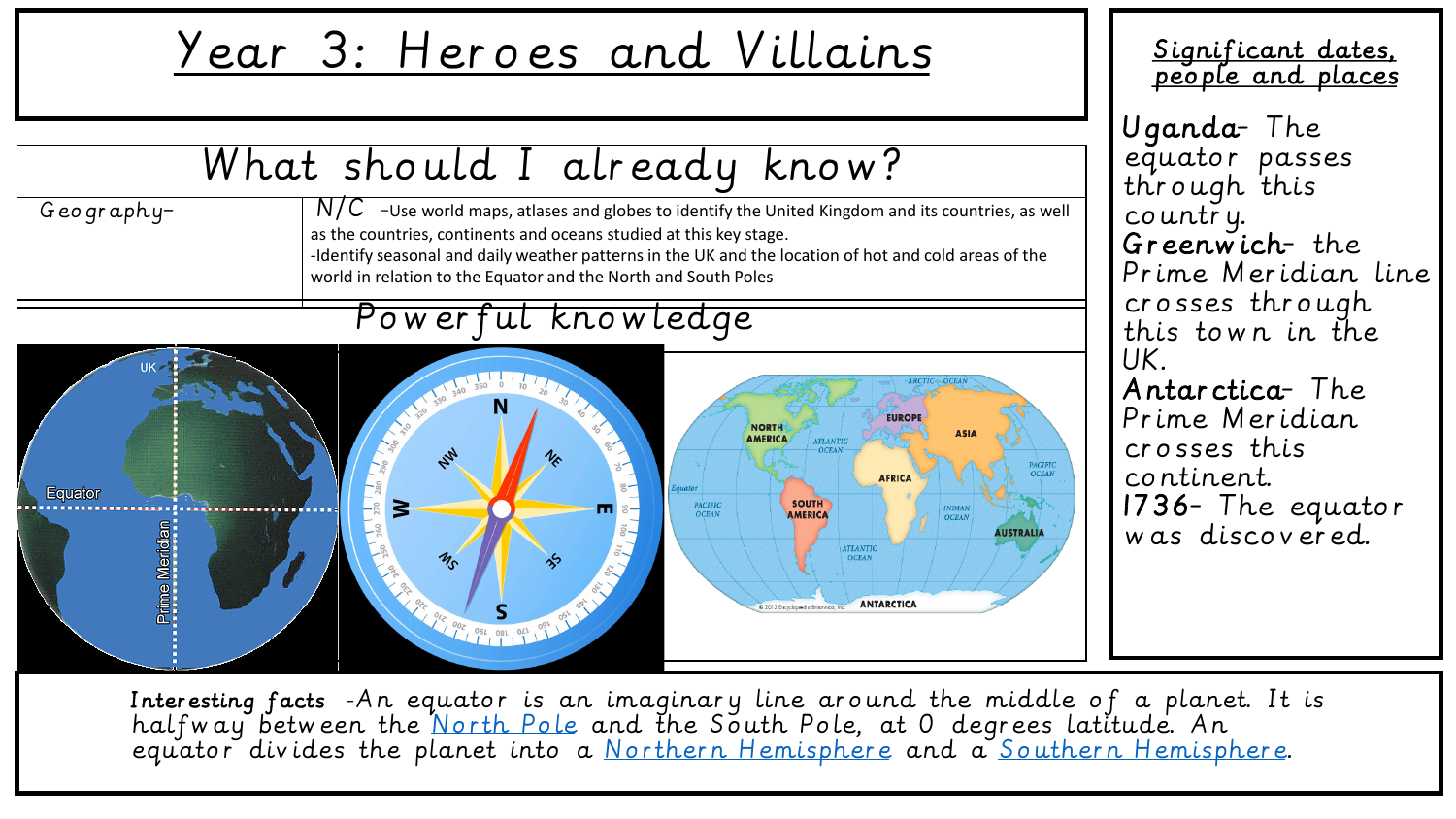| Glossary/Key Events |                                                                                                                                                                                 |  |  |  |  |  |
|---------------------|---------------------------------------------------------------------------------------------------------------------------------------------------------------------------------|--|--|--|--|--|
| Equator             | An equator is an imaginary line around the middle of a planet. It is halfway<br>between the North Pole and the South Pole, at 0 degrees latitude                                |  |  |  |  |  |
| Prime Meridian      | The prime meridian is the line drawn north to south at 0° (0 degrees) longitude.<br>The prime meridian divides Earth into the Eastern Hemisphere and the Western<br>Hemisphere. |  |  |  |  |  |
| Compass             | An instrument containing a magnetized pointer which shows the direction of<br>magnetic north and bearings from it.                                                              |  |  |  |  |  |
| Longitude           | Longitude, is a geographic coordinate that specifies the east-west position of a point on<br>the Earth's surface.                                                               |  |  |  |  |  |
| Latitude            | Latitude is a geographic coordinate that specifies the north-south position of a point on<br>the Earth's surface.                                                               |  |  |  |  |  |
| Time zones          | A geographic region within which the same standard time is used.                                                                                                                |  |  |  |  |  |
| Continents          | Any of the world's main continuous expanses of land (Europe, Asia, Africa, North and South<br>America, Australia, Antarctica).                                                  |  |  |  |  |  |





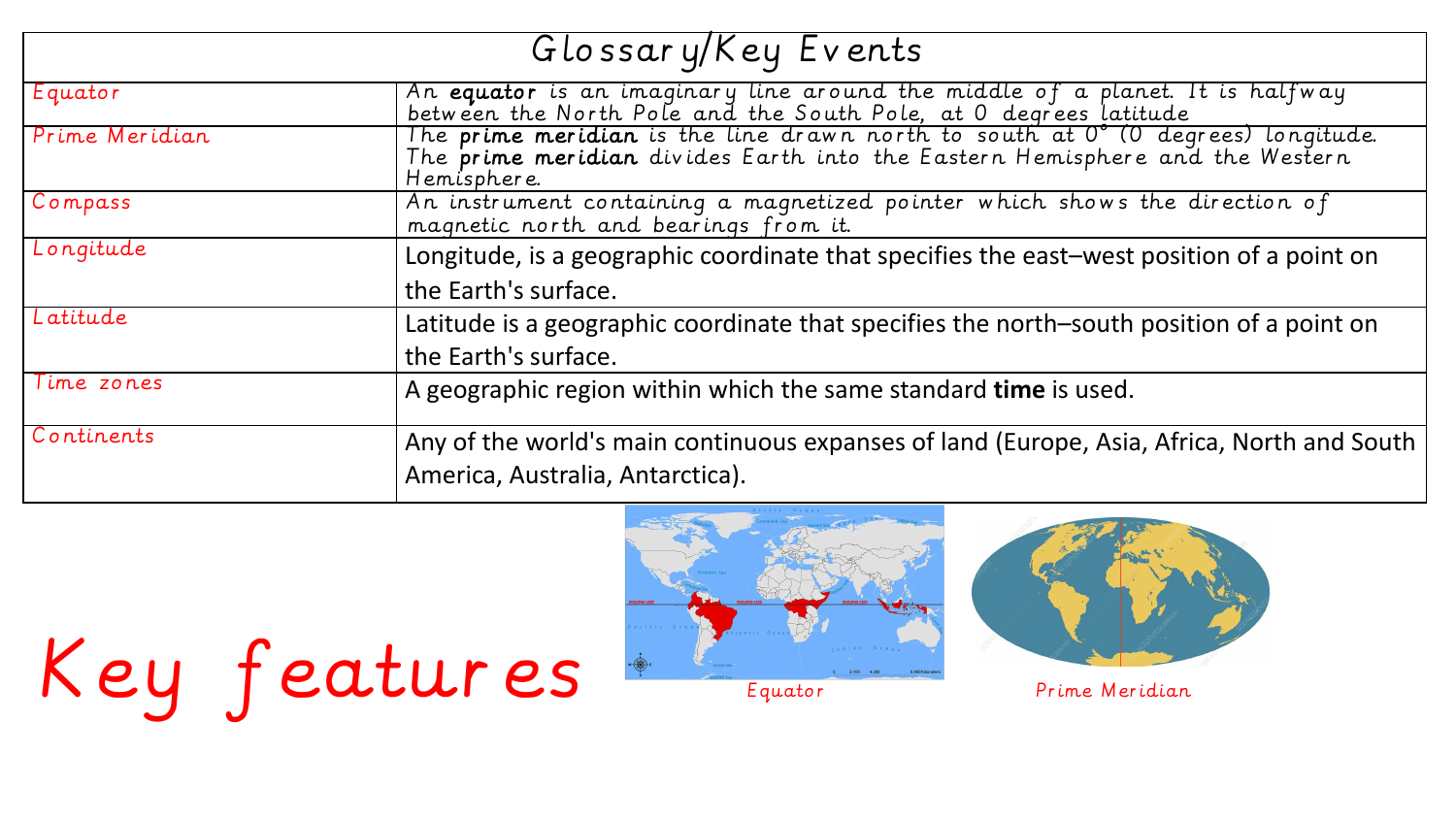| Geography Year 3- Heroes and Villains                                                                                                                                                                                                                                                                                                                                                                                                                                                                                                                                                                                  |                                                                                                                                                                                                                                                                                                                                                                                                                                                                                                                                                                                                                                         |                                                                                                                                                                                                                                                                                                                                                                                                                                                                                                                                                                                                                        |                                                                                                                                                                                                                                                                                                                                                                                                                                                                                                                                                                                                                                                                    |                                                                                                                                                                                                                                                                                                                                                                                                                                                                                                                                                                                                                                                              |                                                                                                                                                                                                                                                                                                                                                                                                                                                                                                                                                                                          |  |  |  |
|------------------------------------------------------------------------------------------------------------------------------------------------------------------------------------------------------------------------------------------------------------------------------------------------------------------------------------------------------------------------------------------------------------------------------------------------------------------------------------------------------------------------------------------------------------------------------------------------------------------------|-----------------------------------------------------------------------------------------------------------------------------------------------------------------------------------------------------------------------------------------------------------------------------------------------------------------------------------------------------------------------------------------------------------------------------------------------------------------------------------------------------------------------------------------------------------------------------------------------------------------------------------------|------------------------------------------------------------------------------------------------------------------------------------------------------------------------------------------------------------------------------------------------------------------------------------------------------------------------------------------------------------------------------------------------------------------------------------------------------------------------------------------------------------------------------------------------------------------------------------------------------------------------|--------------------------------------------------------------------------------------------------------------------------------------------------------------------------------------------------------------------------------------------------------------------------------------------------------------------------------------------------------------------------------------------------------------------------------------------------------------------------------------------------------------------------------------------------------------------------------------------------------------------------------------------------------------------|--------------------------------------------------------------------------------------------------------------------------------------------------------------------------------------------------------------------------------------------------------------------------------------------------------------------------------------------------------------------------------------------------------------------------------------------------------------------------------------------------------------------------------------------------------------------------------------------------------------------------------------------------------------|------------------------------------------------------------------------------------------------------------------------------------------------------------------------------------------------------------------------------------------------------------------------------------------------------------------------------------------------------------------------------------------------------------------------------------------------------------------------------------------------------------------------------------------------------------------------------------------|--|--|--|
| National Curriculum Objectives:<br>Identify the position and significance of latitude, longitude, equator, northern<br>hemisphere, southern hemisphere, the prime/Greenwich meridian and time<br>zones (including day and night)                                                                                                                                                                                                                                                                                                                                                                                       |                                                                                                                                                                                                                                                                                                                                                                                                                                                                                                                                                                                                                                         |                                                                                                                                                                                                                                                                                                                                                                                                                                                                                                                                                                                                                        | Prior Objectives:<br>Use world maps, atlases and globes to identify the United Kingdom and its<br>countries, as well as the countries, continents and oceans studied at this key<br>stage.<br>Identify seasonal and daily weather patterns in the UK and the location of hot<br>and cold areas of the world in relation to the Equator and the North and South<br>Poles                                                                                                                                                                                                                                                                                            |                                                                                                                                                                                                                                                                                                                                                                                                                                                                                                                                                                                                                                                              |                                                                                                                                                                                                                                                                                                                                                                                                                                                                                                                                                                                          |  |  |  |
| Lesson 1<br>Skill - Label<br>Knowledge - Name the 7<br>continents and 5 oceans                                                                                                                                                                                                                                                                                                                                                                                                                                                                                                                                         | Lesson 2<br>Skill -Explain<br>Knowledge-Identify the<br>equator and the two<br>hemispheres.                                                                                                                                                                                                                                                                                                                                                                                                                                                                                                                                             | Lesson 3<br>Skill - Label<br>Knowledge - Explain the<br>equator and the two<br>hemispheres.                                                                                                                                                                                                                                                                                                                                                                                                                                                                                                                            | Lesson 4<br>Skill - Group<br>Knowledge - Group countries<br>depending on their location                                                                                                                                                                                                                                                                                                                                                                                                                                                                                                                                                                            | Lesson 5<br>Skill - Label<br>Knowledge - Identify the<br>Prime meridian and where it<br>sits                                                                                                                                                                                                                                                                                                                                                                                                                                                                                                                                                                 | Lesson 6<br>Skill - Explain<br>Knowledge - Identify how<br>time zones work and why we<br>have night and day.                                                                                                                                                                                                                                                                                                                                                                                                                                                                             |  |  |  |
| <b>WALT: Name and locate</b><br>the world's 7 continents<br>and 5 oceans.<br>WILF:<br>- use maps and globes.<br>- Label the continents.<br>- Label the oceans<br>Lesson:<br>Recap of prior knowledge.<br>Get children to discuss what<br>they already know about the<br>world map.<br>Can we name any continents?<br>Oceans? Countries?<br>Get children to look at maps,<br>globes and atlases to find all<br>the continents and oceans<br>and label a blank map. For LA<br>the map can have initial<br>letter sounds to help or the<br>names of the oceans and<br>continent on the page.<br>Challenge: Can you find a | WALT: Identify the equator<br>and the two hemispheres and<br>explain what the significance is.<br>WILF:<br>- Use the world map.<br>- Identify what countries the<br>equator crosses.<br>- Identify a country in the<br>northern and southern<br>hemisphere.<br>Lesson<br>Introduce the key<br>vocabulary of the lesson<br>(Equator/hemispheres)<br>We are going to look at a<br>superhero who lives on the<br>equator. Black panther lives<br>on the equator in Wakanda<br>(Uganda). If you live on the<br>equator, you experience hot<br>weather and more sun. The<br>further from the equator<br>the colder and wetter it will<br>be. | WALT: Explain the equator and<br>the two hemispheres.<br>WILF:<br>- Plot two more superhero<br>locations.<br>- Describe where they live.<br>- Write a description for the<br>new locations.<br>Lesson<br>Recap the key vocabulary<br>(Equator/hemispheres) We<br>are going to add two more<br>superheroes to our map. One<br>lives on the northern<br>hemisphere (Spiderman) One<br>lives on the southern<br>hemispheres (Wolverine)<br>See superheroes sheets<br>Get the children to use the<br>maps to find the countries.<br>Get the children to write a<br>description of each place.<br>Wolverine lives in Sydney | <b>WALT:</b> Group countries<br>depending on their location<br>WILF:<br>- Identify the country.<br>- Group countries depending on<br>where they sit on the map.<br>- Write the countries from each<br>hemisphere.<br>Lesson<br>Give the children a list of<br>countries and an A3 map.<br>The children need to find<br>each country and group them<br>depending on if they are in<br>the Northern/Southern<br>hemisphere or on the equator.<br>The children need to be using<br>the correct language to<br>identify where the country is.<br>Children could also use a<br>compass to talk about how the<br>countries relate to each<br>other. 'East of _____. West | WALT:<br>Identify the Prime meridian<br>and where it sits<br>WILF:<br>- Use a map.<br>- Identify what countries the<br>Prime meridian crosses.<br>- Identify countries East and<br>West of the Prime Meridian<br>Lesson<br>Show children the Prime<br>Meridian also known as the<br>Greenwich line. This line<br>shows the longitude of<br>where places sit.<br>We will plot two more places<br>one the map. Both of these<br>places the Meridian line<br>crosses. The X-Man base in<br>Antarctica is the only<br>country this line crosses<br>completely and the Batman<br>base in England. The<br>Meridian line crosses part<br>of England, which is where | WALT: Identify how time<br>zones work and why we have<br>night and day.<br>WILF:<br>- Can identify the Prime<br>Meridian<br>- Explain how time changes.<br>- Identify what countries will<br>have night when we have day.<br>Lesson<br>Recap the Primer Meridian.<br>Countries run on different<br>time zones. These times<br>zones depend on where they<br>sit on the world map.<br>Time in countries to the<br>east of the Prime Meridian<br>is always in front of that<br>in the UK.<br>Time in countries to the<br>west of the Prime Meridian<br>is always behind that of<br>the UK. |  |  |  |